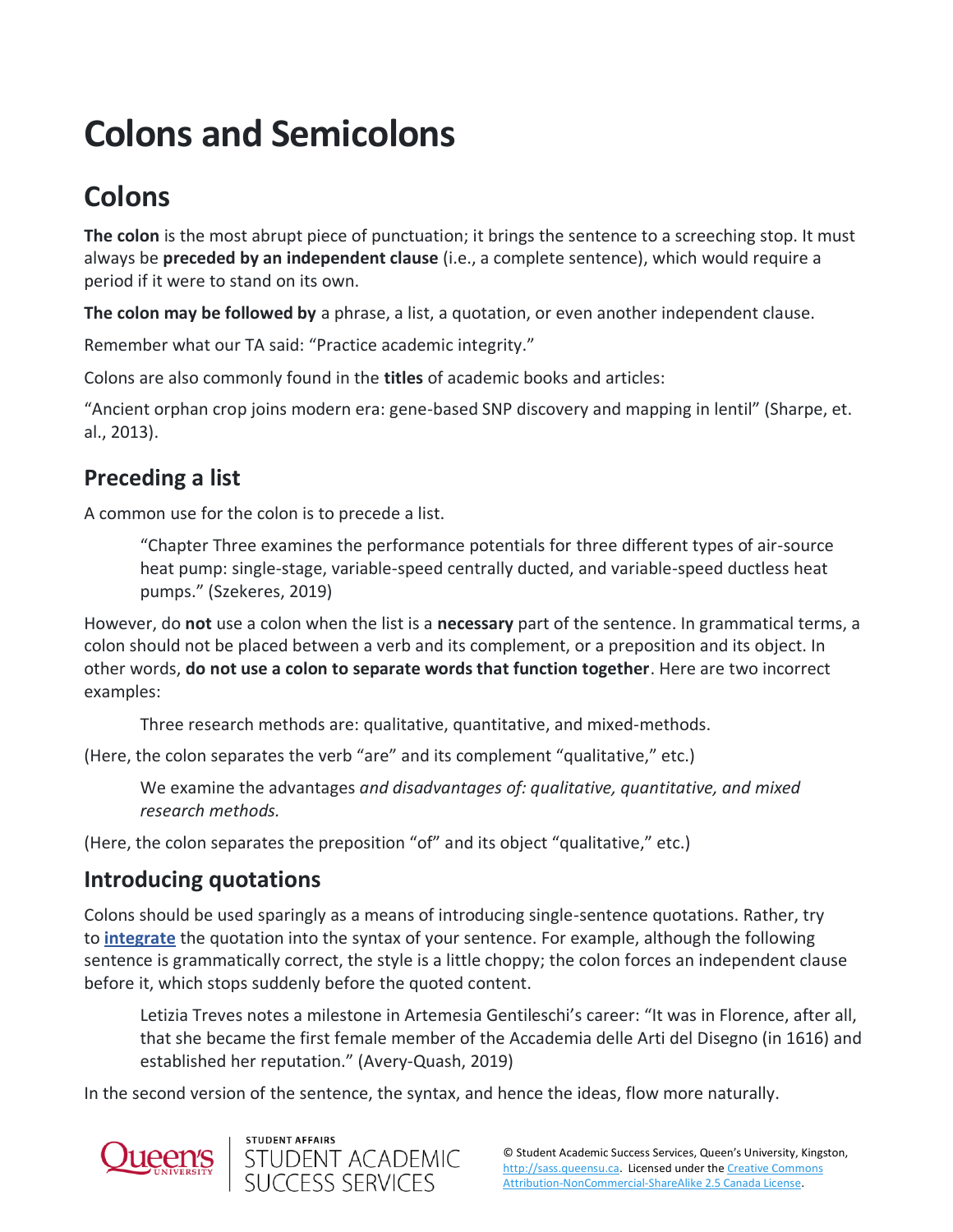Letizia Treves notes, "It was in Florence, after all, that she became the first female member of the Accademia delle Arti del Disegno (in 1616) and established her reputation." (Avery-Quash, 2019)

## **Semicolons**

**The semicolon** is a misused and misunderstood piece of punctuation. Essentially, semicolons exist only to **join independent clauses** (i.e., complete sentences). Picture it as a period sitting on top of a comma. The period signals that the semicolon must be preceded by an independent clause; the comma indicates that the semicolon intends to link related elements into a single sentence.

It's important to follow academic integrity rules; otherwise, there are serious consequences.

Do **not** use a semicolon between **unequal** parts of a sentence, such as between independent and dependent clauses, where a comma is called for:

It's important to follow academic integrity rules; because otherwise, there are serious consequences*.*

### **In place of coordinating conjunctions**

A semicolon should **not** appear before coordinating conjunctions—linking words such as *and*, *or*, *but*, *so*, *for*, *yet—*which are preceded by a comma.

*Using in-text citations is a good start; but you should also include all sources in your list of references.*

The "but" above should be preceded by a comma, not a semicolon.

However, a semicolon may *take the place* of one of these joining words, lending equal conceptual weight to the linked expressions, because both clauses are now independent.

*Using in-text citations is a good start; you should also include all sources in your list of references.*

The semicolon takes the place of coordinating conjunction "but."

### **Conjunctive adverbs and transitional phrases**

When a **conjunctive adverb** (e.g., *however*, *nevertheless*, *therefore*, *thu*s) or a transitional phrase (e.g., *for instance* or *in fact*) appears between two independent clauses, it must be preceded by a semicolon, and is usually followed by a comma.

*In Anne-Marie MacDonald's novel Fall On Your Knees, Frances Piper eventually learns the truth about her family history; however, her sister has difficulty believing her.*

### **Exceptions**

Generally, semicolons are placed only between two independent clauses. However, there is one exception to this rule. While semicolons are never used to *introduce* a list, they are conventionally used to **separate lengthy items** *within* **a list**, especially when individual items contain **internal**